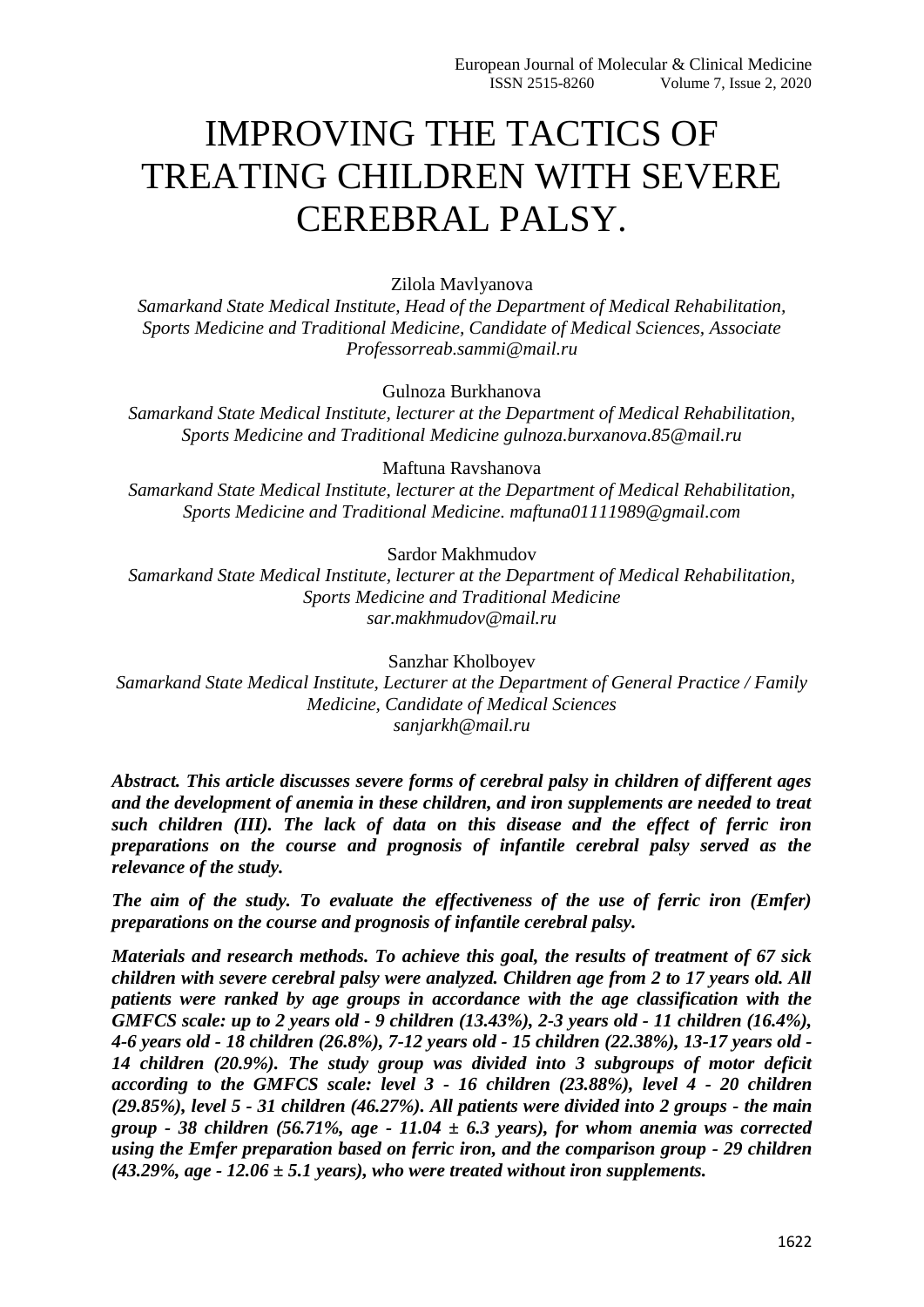*Research results. As a result of the study, it was found that the following syndromes were: oppression in the study group - 26 (68.23%), neuro-reflex excitability - 5 (15.30%), convulsive - 7 (21.17%). In the comparison group, depression syndrome - 20 (70.77%), neuro-reflex excitability - 5 (16.92%) and convulsive - 4 (12.31%). In both groups, the prevalence of depression syndrome was established in the structure of adaptation disorders. The work confirmed that diseases of the peripheral nervous system are manifested by a syndrome of motor disorders, the most important characteristic of which is muscle tone. Disorders of muscle tone (hypertonicity, hypotonia, dystonus) were observed in most of the studied groups. In patients with cerebral palsy in the self-service category, after the developed rehabilitation measures, it increased 2.3 times, in the category of communication (12 times), play activity (4.5 times), orientation (3.8 times), movement (3.3 times) )*

*Conclusions: The performed complex of rehabilitation measures helps to reduce pathological reflexes, improve anthropometric indicators in the dynamics of observation, which has a beneficial effect on the outcome of the disease in children with neuro-motor disorders.*

*Keywords: cerebral palsy; scale GMFCS; disability; iron preparations; anemia; rehabilitation measures*

**Relevance.** Cerebral palsy (CP) is one of the leading causes of childhood disability in the pathology of the nervous system. The representation of this group of diseases significantly increases in premature and deeply premature infants. The complication rate in LC is directly proportional to the level of motor deficit [1]. According to foreign studies, pathology of the visual analyzer occurs in 35.8% of children with CP; hearing impairment - in 12.3%; speech disorders - in 60.7%, intellectual disorders - in 48.0 - 60.0%, symptomatic epilepsy - in 31.4 - 40.0% [6]. Motor disturbances in LC are often associated with sensory disturbances, epilepsy, and secondary neuromuscular damage. Among the prenatal risk factors on the part of the mother, there are: a history of miscarriages or stillbirths, the birth of a child weighing less than 2000 g in the history, the birth of a child with delayed motor or speech development in the history, mental retardation, thyroid diseases, convulsive syndromes [2,4,5 ]. Prenatal risk factors during the current pregnancy include intrauterine growth retardation, clinical presentation of preeclampsia with edema, proteinuria and hypertension, multiple pregnancy, bleeding in the 3rd trimester and male sex of the fetus, intrauterine infections, infections or maternal intoxication, among which the most common infections of the group Toxoplasma, Rubella, Citomegalovirus, Herpesvirus spp. (TоRCH) and influenza infection [3,7-10]. Apgar scores at the 1st and 5th minutes of life are reliable markers of birth asphyxia; a number of studies indicate a relationship between a low score - from 6 to 4 or less points - with an unfavorable outcome of perinatal encephalopathy. Interesting is the fact that only 17% of full-term infants with perinatal encephalopathy have significant neurological deficits in the follow-up. This difference is explained by the polymorphism of genes encoding the synthesis of apolipoprotein E, which determines the susceptibility of the brain to adverse effects [11, 12, 14, 16, 19, 20].

The scale of great motor functions (Gross Motor Function Classification System, GMFCS) is used to assess the motor function of a child in everyday life; its use is mandatory when assessing indications for botulinum therapy and dynamic observation of a child during rehabilitation [13].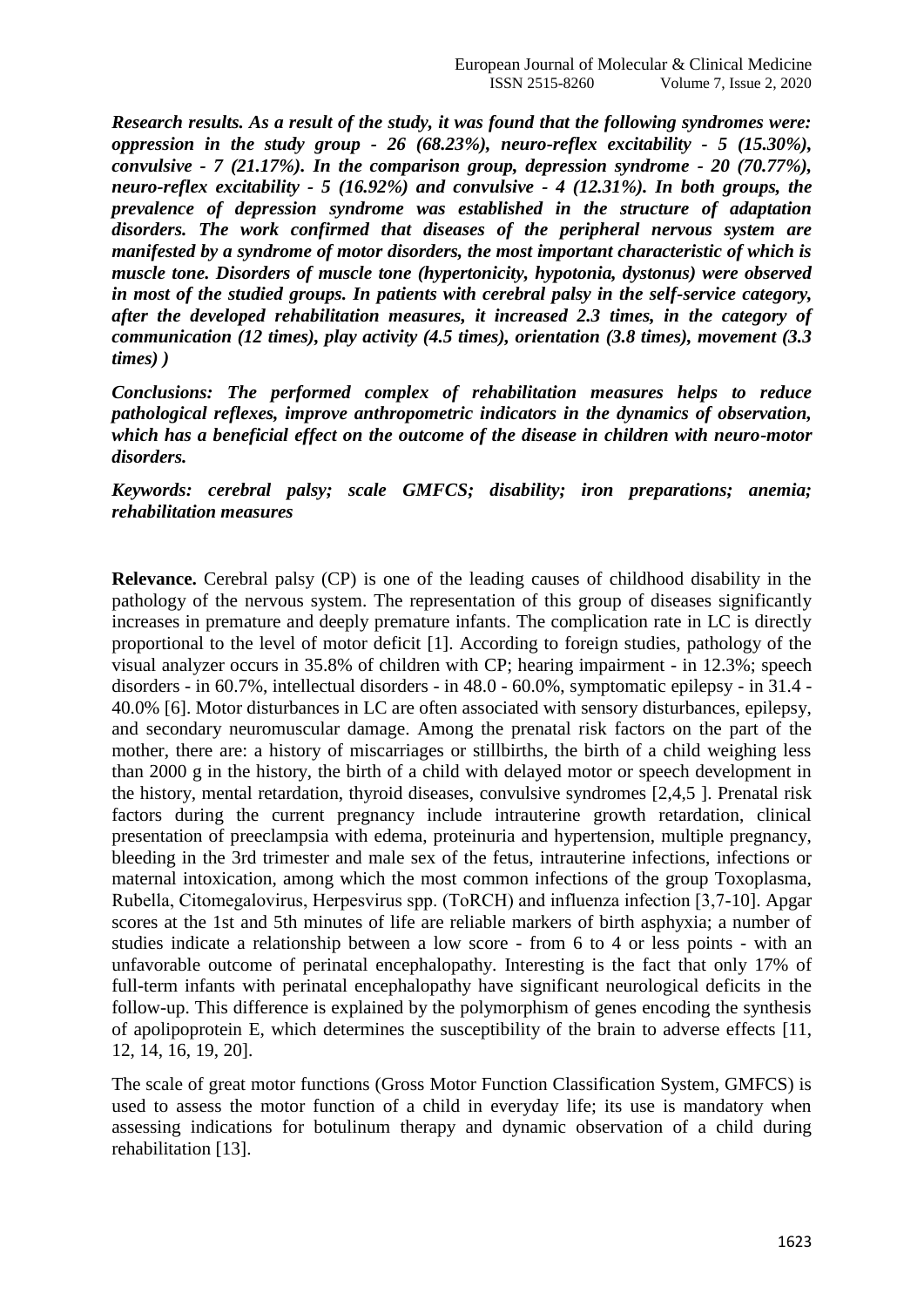Considering that severe forms of anemia develop in children with severe cerebral palsy on the GMFCS scale 3-5 due to eating disorders [17], they need nutritional correction with the introduction of injectable iron preparations followed by oral administration.

Given the high importance of the use of iron (III) preparations and the ability of ferric iron to be oxidized to bivalent with subsequent reduction again to ferric and the effect of reduced iron on the nervous system by interacting with tau protein, through the ligand-receptor interaction of transferrin and apolipoprotein [18], it is interest in the use of ferric iron preparations in infantile cerebral palsy, which served as the relevance of the study.

**The aim of the study.** To evaluate the effectiveness of the use of ferric iron (Emfer) preparations on the course and prognosis of infantile cerebral palsy.

**Materials and research methods.** To achieve this goal, the results of treatment of 67 sick children with severe cerebral palsy were analyzed. Children age from 2 to 17 years old. All patients were ranked by age groups in accordance with the age classification with the GMFCS scale: up to 2 years old - 9 children (13.43%), 2-3 years old - 11 children (16.4%), 4- 6 years old - 18 children (26.8%), 7-12 years old - 15 children (22.38%), 13-17 years old - 14 children (20.9%). The study group was divided into 3 subgroups of motor deficit according to the GMFCS scale: level 3 - 16 children (23.88%), level 4 - 20 children (29.85%), level 5 - 31 children (46.27%).

All patients were divided into 2 groups - the main group - 38 children (56.71%, age - 11.04  $\pm$ 6.3 years), for whom anemia was corrected using the Emfer preparation based on ferric iron, and the comparison group - 29 children (43.29%, age -  $12.06 \pm 5.1$  years), who were treated without iron supplements.

The whole complex of clinical and neurological research methods, biochemical research methods was carried out.

Clinical and neurological examination, including interviewing children, their parents or guardians for complaints; analysis of exchange cards from maternity hospitals and medical records of an outpatient and inpatient patient; assessment of nutritional status; neurological examination; examination of related specialists (consultation with an ophthalmologist, pediatrician, orthopedist, speech therapist, medical psychologist).

The parents of all children gave written consent to participate in the experiment.

Statistical processing of the material was carried out using the Student-Fisher test, the nonparametric Mann-Winney test, the Kraskes-Wallis test, and the Wilconson test for indirect samples.

## **Research results.**

67 sick children with severe cerebral palsy - 34 boys and 33 girls were divided into 3 subgroups according to the nosological form of the disease and the characteristics of the clinical manifestation.

The gender and age characteristics are given in table 1.

**Table 1. Distribution of sick children by sex and age.**

| Age group | GMFCS <sub>3</sub> |       | <b>GMFCS 4</b> |       | GMFCS 5 |       |
|-----------|--------------------|-------|----------------|-------|---------|-------|
|           | boys               | girls | boys           | girls | boys    | girls |
| Up to $2$ |                    |       |                |       |         | ັ     |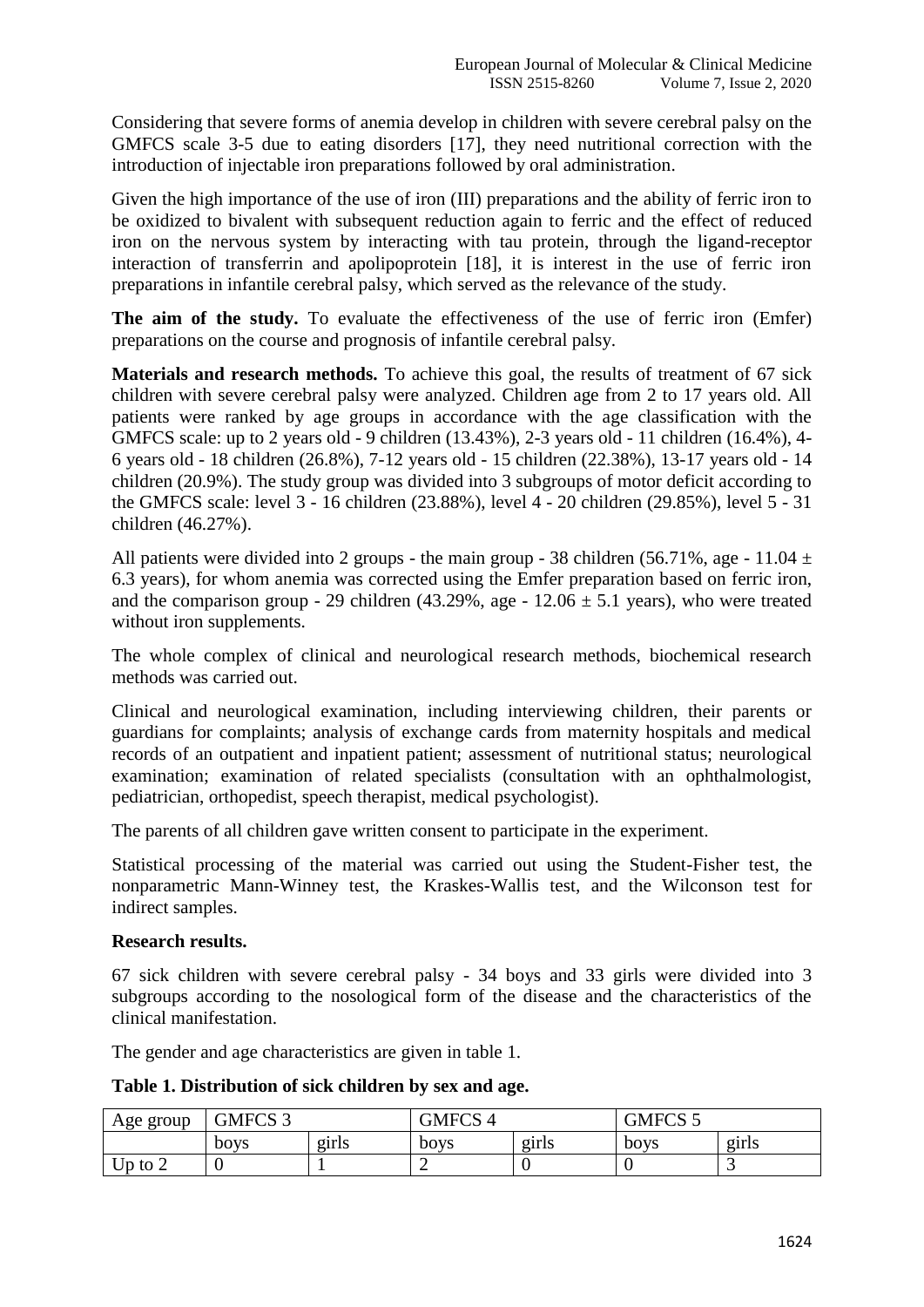| years                                         |                |   |    |   |    |    |
|-----------------------------------------------|----------------|---|----|---|----|----|
|                                               |                |   |    |   |    |    |
| $\frac{2-3 \text{ years}}{4-6 \text{ years}}$ |                |   |    |   |    | 4  |
| old                                           |                |   |    |   |    |    |
| 7-12 years                                    | $\overline{2}$ |   |    | っ |    |    |
| old                                           |                |   |    |   |    |    |
| $13-17$                                       | O              |   |    |   |    | ◠  |
| years old                                     |                |   |    |   |    |    |
| Total                                         |                | − | 14 | 6 | 16 | 15 |

Obstetric and gynecological history of mothers of children with the development of cerebral palsy.

The results of the influence of the age of mothers, previous pregnancies, childbirth and abortions (spontaneous and medical) on the incidence of cerebral palsy and the severity of motor deficits are presented in Table 2.

**Table 2. Obstetric and gynecological history of mothers of patients with cerebral palsy**   $(abs; \%; M \pm m).$ 

| Sign                                  | <b>GMFCS 3</b> | <b>GMFCS 4</b>   | GMFCS 5          | Comparison<br>(29<br>group<br>children) |
|---------------------------------------|----------------|------------------|------------------|-----------------------------------------|
| Mother's age,<br>years                | $28,01\pm1,52$ | $28,76 \pm 1,34$ | $29,02 \pm 1,68$ | $27,21 \pm 0.92$                        |
| Number of<br>pregnancies, abs<br>(%)  | 4(41,7)        | 5(43,4)          | 6(46,8)          | 3(37,5)                                 |
| Number of<br>abortions, abs<br>$(\%)$ | 2(20,85)       | 2(17,36)         | 3(23,4)          | 1(12,5)                                 |
| Delivery type<br>abs $(\%)$           | 5(43,4)        | 4(41,7)          | 3(37,5)          | 3(37,5)                                 |

Analysis of the timing of delivery and the main parameters of the newborn shows a significant difference in the indicators of the main and control groups. A statistically significant correlation was established between the Apgar scores at 1 and 5 minutes of a newborn's life and the subsequent level of motor deficit on the GMFCS scale (Table 3).

**Table 3. Dates of gestation and basic indicators of newborns with subsequent**  development of cerebral palsy  $(M \pm m)$ .

| Sign         | GMFCS 3              | GMFCS <sub>4</sub>   | GMFCS 5              | Comparison        |
|--------------|----------------------|----------------------|----------------------|-------------------|
|              |                      |                      |                      | (29<br>group      |
|              |                      |                      |                      | children)         |
| Due date,    | $32,54 \pm 0.63**$   | $32,87 \pm 0.71$ *** | $33,02\pm0,76*$      | $33,87 \pm 0.35$  |
| weeks        |                      |                      |                      |                   |
| <b>Birth</b> | $2512,43\pm 234,21*$ | $2301,27\pm211,17**$ | $2208,65\pm 244,33*$ | $2375,72\pm238,3$ |
| weight, g    | ∗                    | $\ast$               | $\ast$               |                   |
| Apgar        | $5,21\pm0,32**$      | $4,53\pm0,45***$     | $5,34\pm0,67***$     | $6,45\pm0,22$     |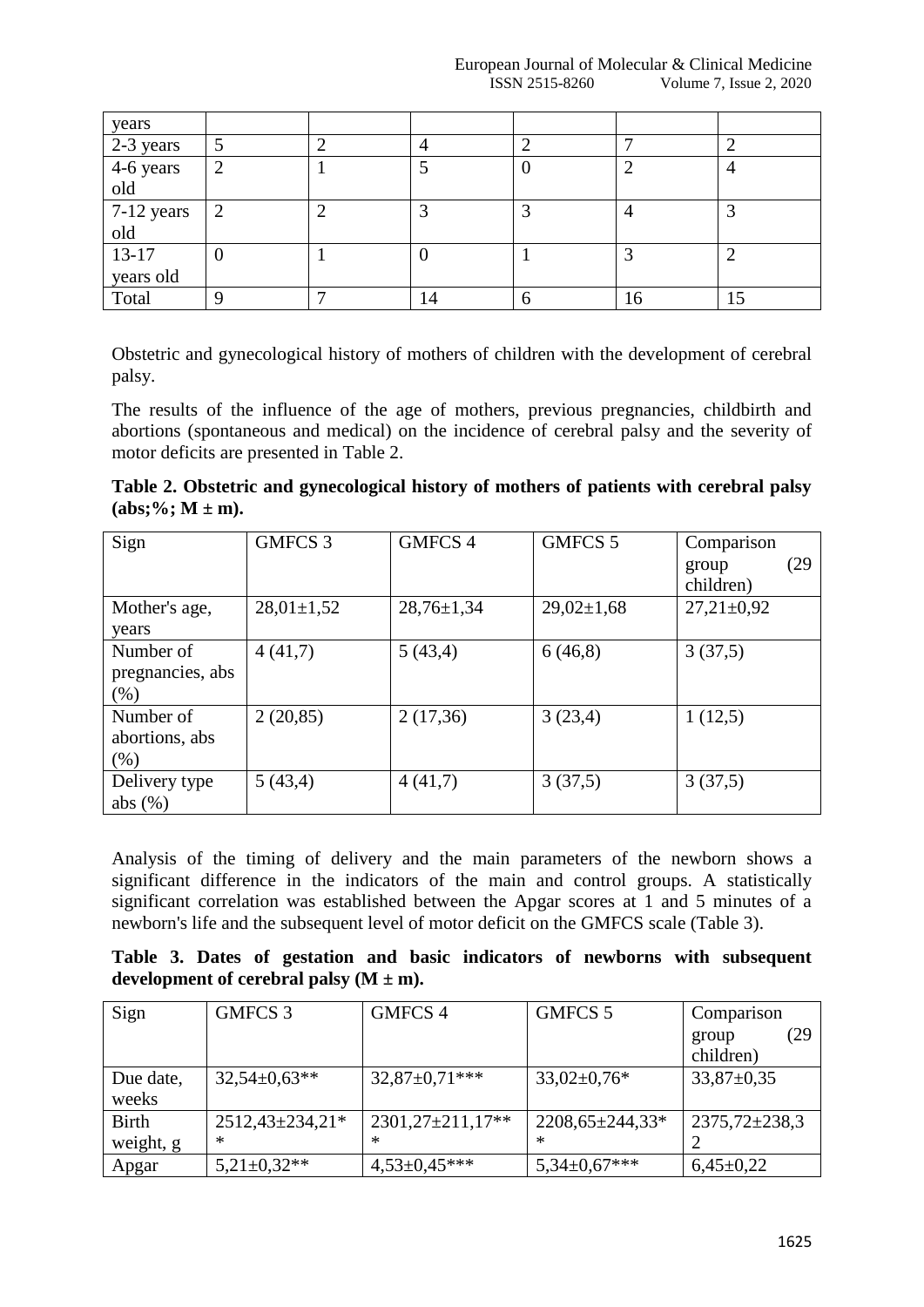| score at 1   |                 |                  |               |                 |
|--------------|-----------------|------------------|---------------|-----------------|
| minute of    |                 |                  |               |                 |
| life, points |                 |                  |               |                 |
| Assessmen    | $6,55\pm0,21**$ | $5,33\pm0,63***$ | $6,23\pm0,34$ | $7,55 \pm 0.67$ |
| t on the     |                 |                  |               |                 |
| Apgar        |                 |                  |               |                 |
| scale at 5   |                 |                  |               |                 |
| minutes of   |                 |                  |               |                 |
| life, points |                 |                  |               |                 |

**\*-**р≤0,05

\*\*- $p<0.01$ 

\*\*\*-р≤0,001

The assessment of the clinical and neurological status was carried out according to the assessment of its functional status.

The functional status characterization included a description of the child's daily activity according to the GMFCS scale of large motor functions.

The 4th level of GMFCS is critical for the child's mobility - 35.7% of patients cannot move even within their own room, 21.4% can leave the house with support by the hands (1st level FMS). Almost all children with the 5th GMFCS level are immobilized - only 6.3% are able to move independently in the form of crawling.

Severe nutritional deficiency - was observed mainly in tetraplegia (4.3% of children) and diplegia (3.6% of children). Spastic hemiparesis was characterized prognostically most favorably: 83.9% of the subjects had the 3rd level of GMFCS.

The leading spastic phenomena described during the clinical and neurological examination of children with LC were adductor syndrome and hamstring syndrome. Adductor syndrome is a spastic contraction of the adductor longus muscles, adductor brevis, adductor magnus) with adduction of the patient's hips until they touch and cross, which makes it much more difficult to stand and walk without additional support. Increase in GMFCS level is statistically significant (p≤0.001). Hamstring syndrome, caused by spasticity of the internal flexors of the knee joint (mm. Gracilis, semimembranosus, semitendinosus), is most clearly manifested on palpation of these muscles in the position of the patient with a bent hip and slow extension in the knee joint. Its prevalence is also directly related to the level of motor deficit.

Nutritional disorders prevailed in children with spastic tetraparesis and non-spastic LC. It should be noted that regardless of the CP form, a high percentage of children with swallowing disorders was observed, which potentially creates preconditions for the development of malnutrition.

Syndromes: depression in the main group - 26 (68.23%), neuro-reflex excitability - 5 (15.30%), convulsive - 7 (21.17%). In the comparison group, depression syndrome - 20  $(70.77%)$ , neuro-reflex excitability - 5 (16.92%) and convulsive - 4 (12.31%). In both groups, the prevalence of depression syndrome was established in the structure of adaptation disorders. The work confirmed that diseases of the peripheral nervous system are manifested by a syndrome of motor disorders, the most important characteristic of which is muscle tone. Disorders of muscle tone (hypertonicity, hypotonia, dystonus) were observed in most of the studied groups.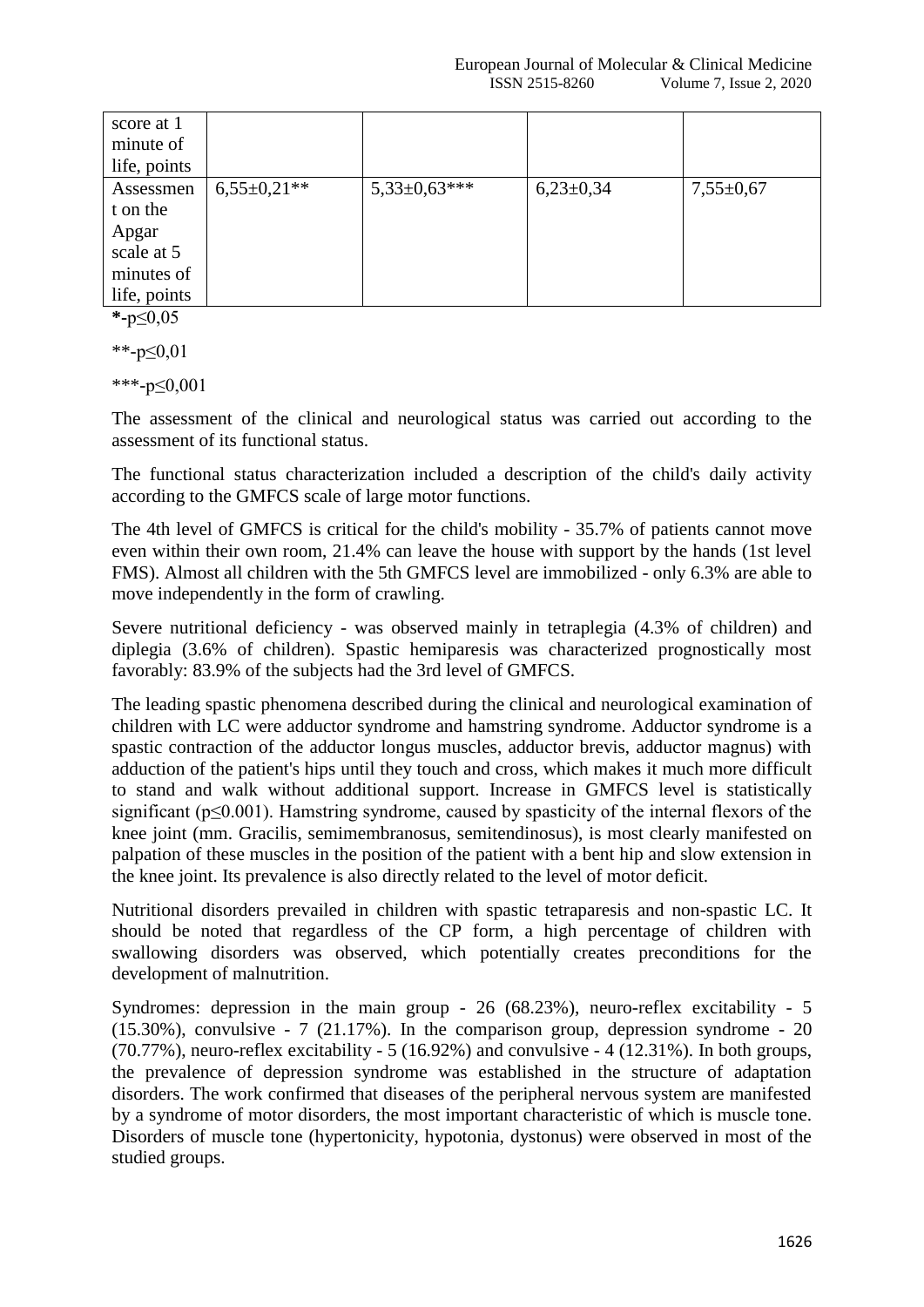An unfavorable prognosis prevailed in patients of the comparison groups (p,00.05). The level of a favorable prognosis decreased in the presence of hypotension and hypertonicity. In the structure of the relatively favorable prognosis of the patients of the main group, the prevalence of muscle hypertonia was established. In the structure of an unfavorable prognosis in patients of the comparison group, the prevalence of muscular hypotension in the history was established.

The study confirmed that the level of favorable and relatively favorable in both groups of subjects depends on the presence and degree of temporal delays in motor development caused by neuropsychiatric deficits.

A decrease in the level of a favorable prognosis was revealed with an increase in the level of a relatively unfavorable and unfavorable one with the formation of social insufficiency (restriction of self-service and movement) in both groups of subjects.

In the course of our work, manifestations of vegetative-visceral, dysthymic, dyssomnic and combined disorders were documented at the age from 1 to 5 years in all children of the studied groups. These clinical signs persisted at the age of 6-9 years in the majority of patients - in 7 (87.05%) of the main group and 7 (81.54%) of the comparison group and were accompanied by maladjustment caused by pain and paroxysmal disorders (vegetative crises, affective-respiratory seizures, fainting, episyndrome and sleep disturbance) in 3 (36.47%) of the main and 3 (41.54%) comparison groups. There was a significant predominance of these deviations in patients of the comparison groups (p˂0.05). The persistence of signs of liquorodynamic disorders noted from 1 year to 5 years and in the age period from 5 to 9 years was documented in 17 (78.82%) children of the main group and 11 (63%) of the comparison group.

With dynamic examination 6 months after the start of the complex of rehabilitation measures, the increase in height in children with cerebral palsy ranged from 1.0 to 7.5 cm ( $\Delta$  height + 2.4 cm), in children with muscle dysfunction syndrome the increase was from 1.6 up to 8.7 cm ( $\Delta$  growth +2.8 cm), in children with hydrocephalus, the increase in height was from 0.8 to 6.5 cm ( $\Delta$  growth +2.2 cm), in children with polyneuropathy of various origins the increase was from 1.2 to 7.8 cm ( $\Delta$  growth + 2.4 cm). Consequently, the growth rate varied from 1.6 to 2.3 cm per year. It should be noted that all indicators characterizing the dynamics of growth in patients with movement disorders syndrome were higher than in other patients with pathology (Table 4)

| Sign                | Basic group | Comparison group |
|---------------------|-------------|------------------|
| Height, cm          | 115,6       | 120,8            |
| SDS growth          | $-0,7$      | $-1,3$           |
| $\Delta$ growth     | $3,1*$      | 2,2              |
| $\Delta$ SDS growth | $0,1*$      | 0,01             |
| Growth rate         | $8.0*$      | 4,3              |
| SDS growth rate     | $2.0*$      | $-1.4*$          |
|                     |             |                  |

**Table 4. Anthropometric indicators 6 months after the course of rehabilitation measures.**

\*- $p \le 0.05$ 

In the patients of the comparison group, no significant difference in anthropometric indicators was observed.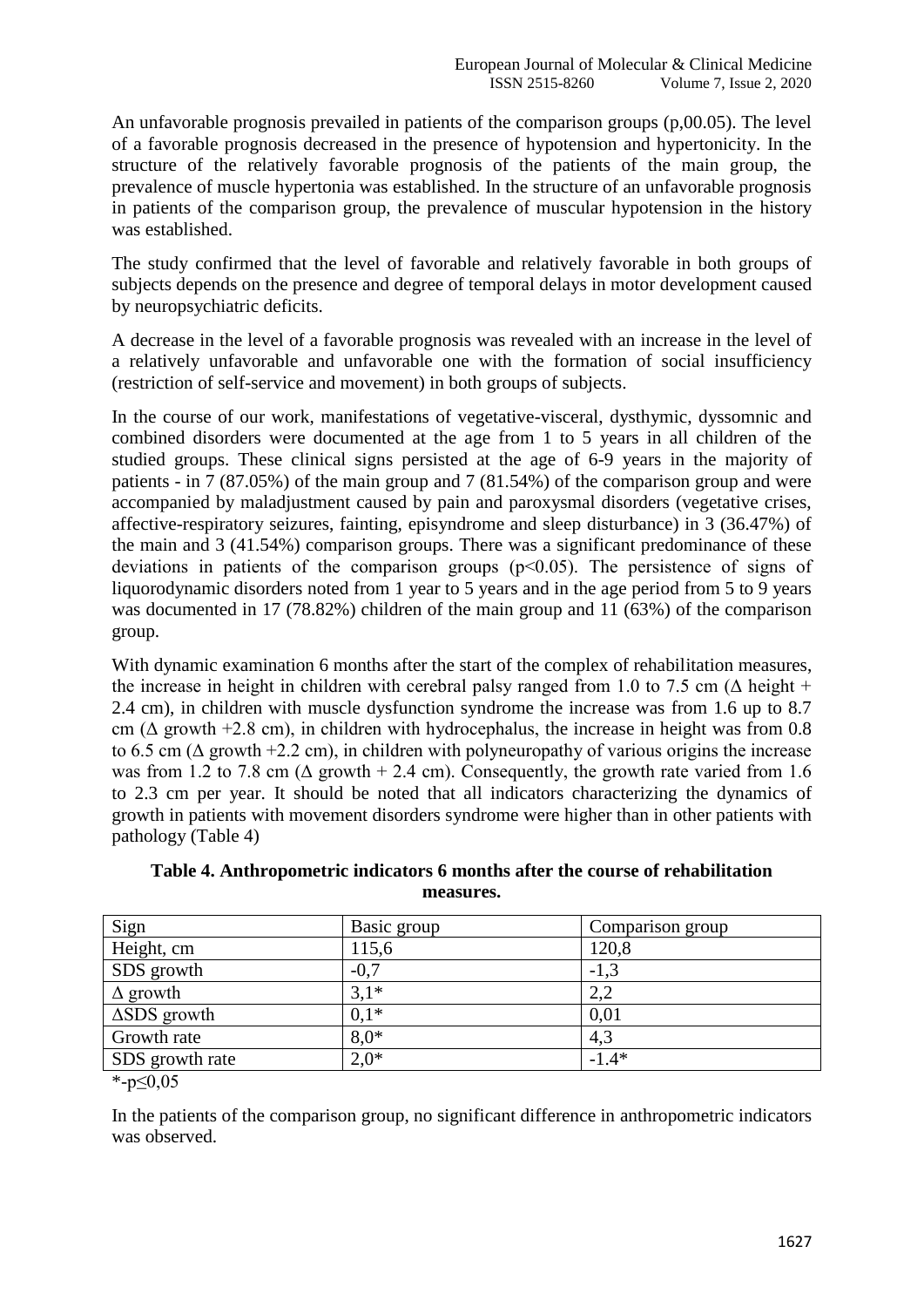In the main group, children with severe forms of cerebral palsy took iron (III) Emfer, which is characterized by the fact that ferric iron is converted into bivalent in the body with the help of special enzymes (ferrum reductase) and transported as part of the iron carrier proteins of special transporters (DMP1 ) on the membrane of the apical cell of macrophages, where, through complex biochemical transformations, bivalent iron is formed, which is necessary for the transport of oxygen and carbon dioxide, it also combines with haptoglobin and hemoglobin and, through apolipoprotein B, is transformed into bilirubin and biliverdin. The drug Emfer significantly improves the indicators of the clinical and neurological status due to the described mechanism, and it also increases the body's resistance to infectious agents, as the body's nonspecific resistance increases. By influencing tau proteins, trivalent iron is able to activate a complex consisting of a receptor-ligand-mediated mechanism, which is based on a decrease in the content of matrix metalloproteinases, which determine the degree of depletion, since their increased level leads to an increase in susceptibility to infection and causes the occurrence iron deficiency anemia. Since the human organism must very precisely regulate the iron content in the body, the concentration of ferric iron contained in the Emfer preparation is quite sufficient to reduce the degree of anemia at the cellular level.

In the hemiparatic form of cerebral palsy, motor functions in the lower extremities were restored at the beginning of treatment: muscle spasticity decreased, children dragged their leg less, walked longer, and tried to jump. The vocabulary has also increased, the possibility of social communication has expanded. Subsequently, active movements in the hand increased: children more often took toys, more manipulated them in the game. During the subsequent rehabilitation, intellectual capabilities improved: memory, attention, thinking, an interest in learning and communication with peers appeared.

The lowest results were noted in children with hydrocephalus. In such children, at the beginning of rehabilitation measures, it was possible to achieve some reduction in spasticity, better fixation of the head, and understanding of the addressed speech. The range of movements in the hands gradually increased, the children reached for the toys, grabbed them. During the further course of rehabilitation, many of the children tried to sit, stand, walk with support, that is, they restored gross motor skills.

In patients with cerebral palsy in the self-service category, after the developed rehabilitation measures, it increased 2.3 times, in the category of communication (12 times), play activity  $(4.5 \text{ times})$ , orientation  $(3.8 \text{ times})$ , movement  $(3.3 \text{ times})$ ) - Fig. 1 and Fig. 2.

## **Figure: 1. The state of life of sick children after a course of rehabilitation therapy (main group)**



**Figure: 2. The state of life of sick children after the course of rehabilitation therapy (comparison group) (Kraskes-Wallis criterion)**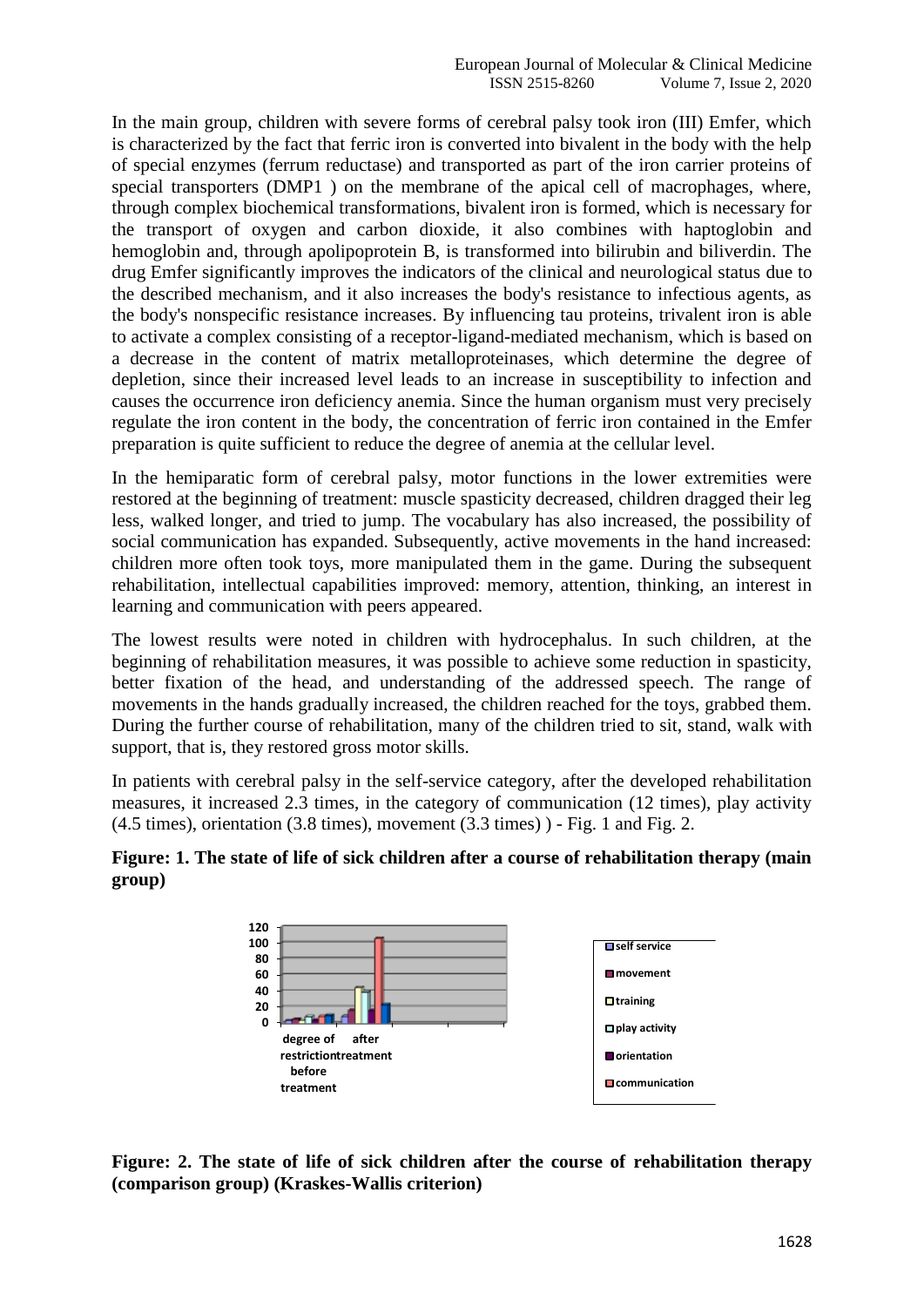

At the same time, the need for a disabled child suffering from diseases of the neuro-motor sphere for special equipment and aids before and after the rehabilitation measures had a marked difference. Thus, there was a positive trend in reducing the needs of sick children for special equipment already at the first stages of rehabilitation (Fig. 3 and Fig. 4).

**Fig. 3. The need for a disabled child suffering from diseases of the neuro-motor sphere for special equipment and aids (main group)**



**Figure: 4. The need for a disabled child suffering from diseases of the neuro-motor sphere for special equipment and aids (control group). (Wilconson test for indirect samples)**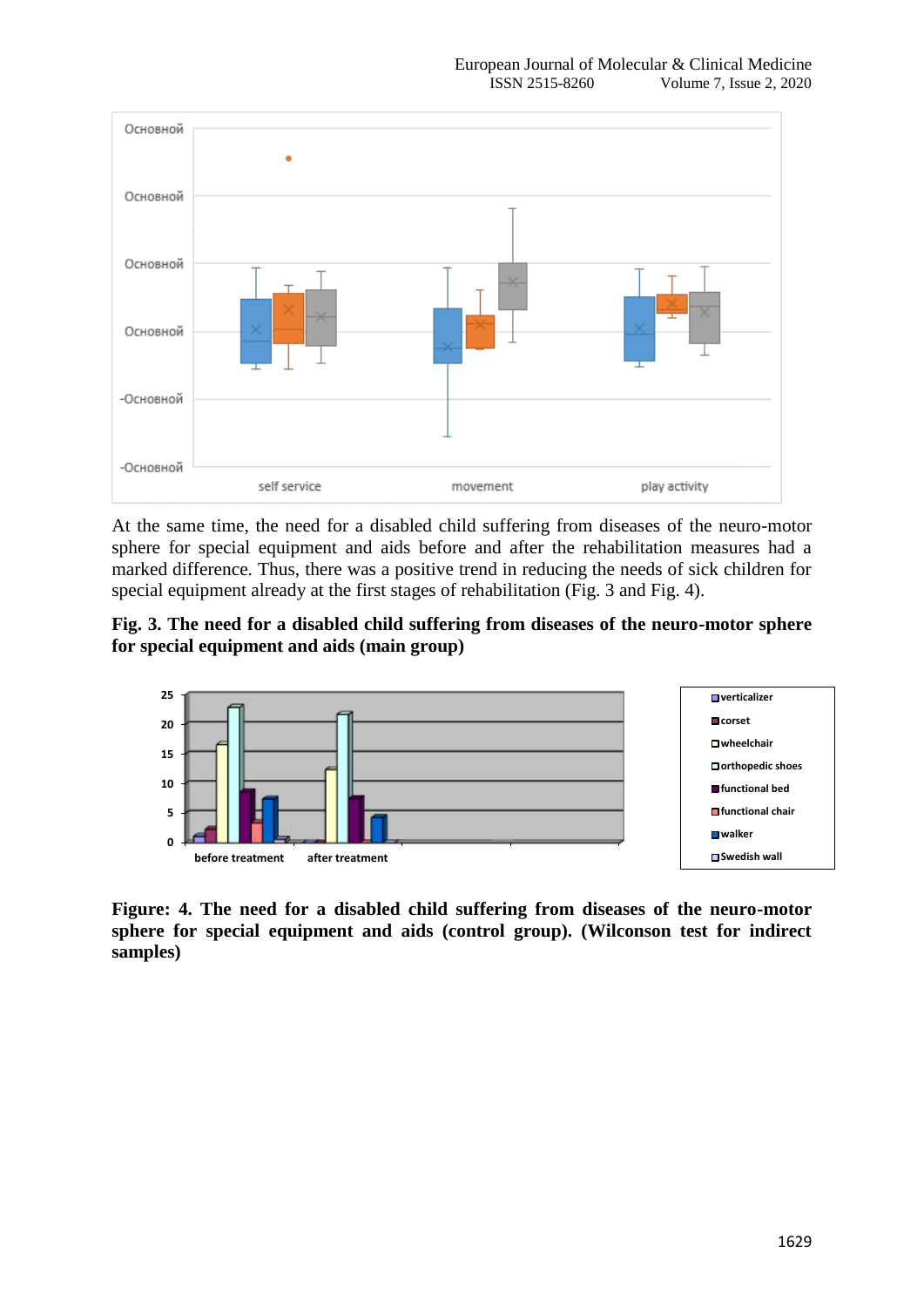

**Conclusions:** Children with neuro-motor diseases are statistically more likely to have very low physical development than controls. In patients with diseases of the neuro-motor sphere, disharmony of physical development occurs with a very high frequency and is caused by a lack of body weight. The complex of rehabilitation measures carried out helps to reduce pathological reflexes, improve anthropometric indicators in the dynamics of observation, which favorably affects the outcome of the disease in children with disorders of the neuromotor sphere.

#### **References:**

- [1] Abdel-Hamid, H.Z. Cerebral Palsy [electronic resource] / H.Z. Abdel-Hamid, A.S. Zeldin, A.T. Bazzano [et al] // Medscape. – 1994 – 2018. – Access mode: https://emedicine.medscape.com/article/1179555-overview
- [2] Alfirevic, Z. Amniocentesis and chorionic villus sampling for prenatal diagnosis [electronic resource] / Z. Alfirevic, K. Navaratnam, F. Mujezinovic // Cochrane Database Syst. Rev. – 2015. – V.9: CD003252. - Access mode: https://www.cochrane.org/CD003252/PREG\_amniocentesis-and-placental-samplingprebirth-diagnosis
- [3] Arner, M. Hand function in cerebral palsy. Report of 367 children in a populationbased longitudinal health care program / M. Arner, A.C. Eliasson, S. Nicklasson [et al] // J. Hand Surg. Am. – 2008. – V.33(8). – P.1337 – 47
- [4] Arvedson, J.C. Feeding children with cerebral palsy and swallowing difficulties / J.C. Arvedson // Eur J. Clin. Nutr. - 2013. – V.67 Suppl 2. – P.9 – 12
- [5] Bartlett, D. Interrelationships of Functional Status and Health Conditions in Children With Cerebral Palsy: A Descriptive Study / D. Bartlett, E. Dyszuk, B. Galuppi, J.W. Gorter // Pediatr. Phys. Ther.  $-2018. - V.30(1)$ .  $- P.10 - 16$ .
- [6] Benfer, K.A. The Eating and Drinking Ability Classification System in a populationbased sample of preschool children with cerebral palsy / K.A. Benfer, K.A. Weir, K.L. Bell [et al] // Dev. Med. Child Neurol. - 2017. – V.59(6). – P.647 – 654
- [7] Boychuck, Z. Age at referral for diagnosis and rehabilitation services for cerebral palsy: a scoping review [electronic resource] / Z. Boychuck, A. Bussières, J. Goldschleger, A.